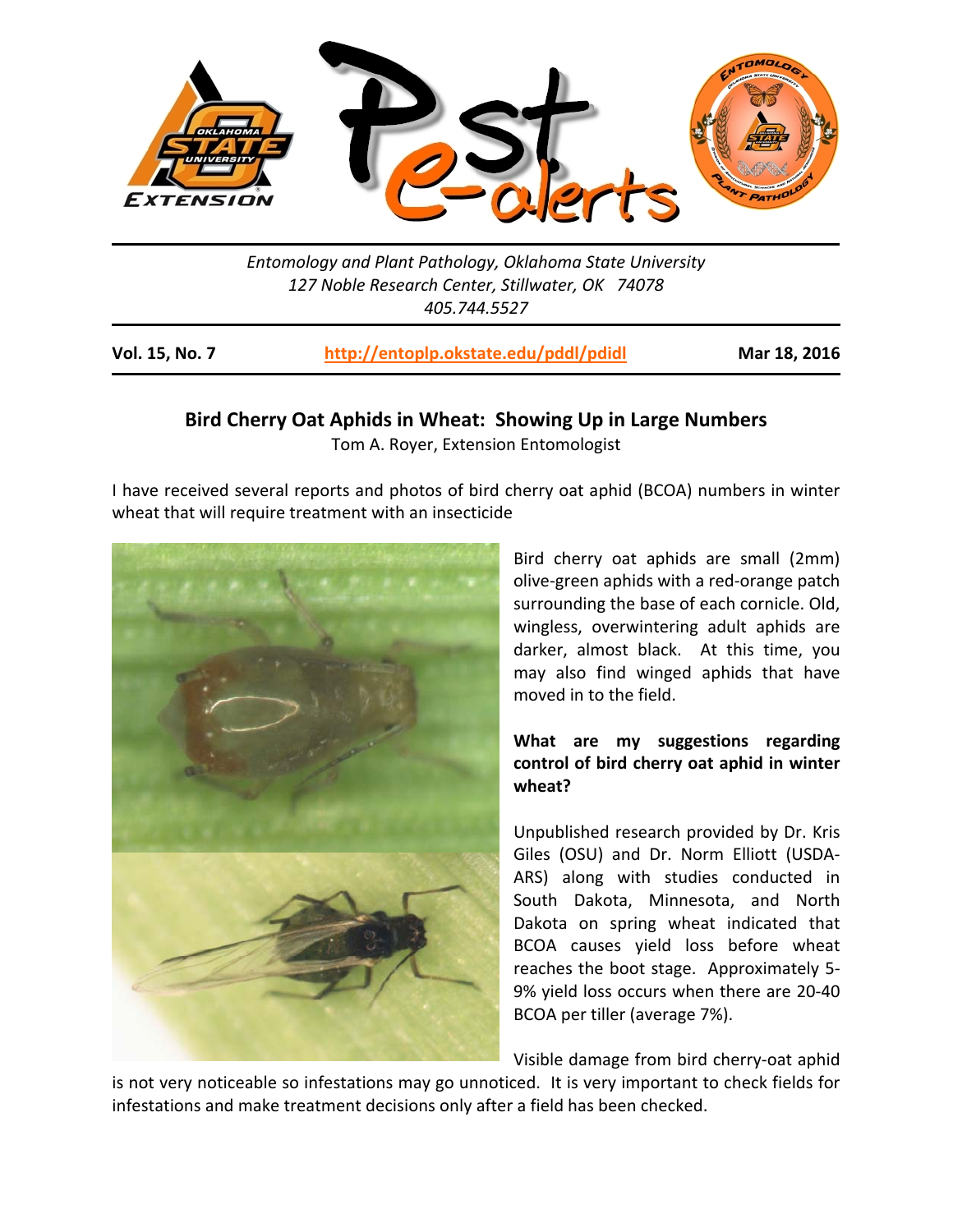## **My suggestion for making a treatment decision is as follows:**

If greenbugs and bird cherry oat aphids are both present, use Glance n' Go to scout, which can be accessed at http://entoplp.okstate.edu/gbweb/index 3.htm. Published research from Giles and Elliott showed that Glance n' Go sampling will work with both aphids if they are both present.

If bird cherry‐oat aphid is present alone, count the number of aphids present on each of 25 randomly-selected tillers across a zigzag transect of the field. The reason that you can't use Glance n' Go is that the most available research suggests that the threshold is too high to effectively use Glance n' Go.

Look for evidence of parasite activity in the form of mummies (right, bottom). A rule of thumb is that if 5‐10% of the aphids are mummies, more than 90% are already parasitized. If mummies are not present, use the guidelines below to make a treatment decision.

If, after thoroughly scouting your field, you can identify that infestations are spotty, consider spot spraying with a ground rig.

Use the YIELD LOSS TABLE to determine a potential YIELD LOSS from the aphids. Then estimate your CROP VALUE and calculate your CONTROL COSTS. Use those numbers to estimate PREVENTABLE LOSS. If estimated PREVENTABLE LOSS is greater than CONTROL COSTS, **Treat**; otherwise, **Don't Treat**.